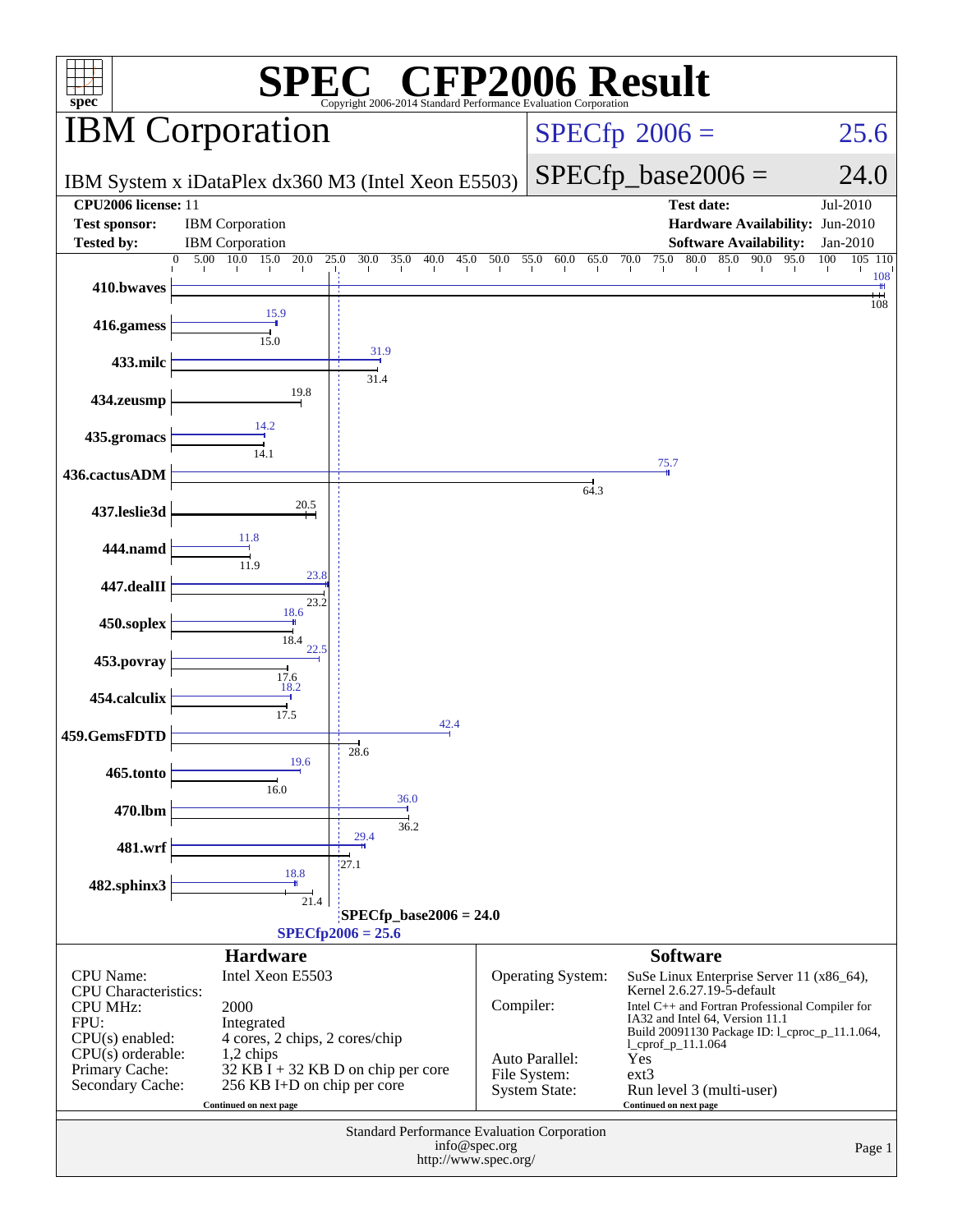

## **IBM Corporation**

### $SPECfp2006 = 25.6$  $SPECfp2006 = 25.6$

IBM System x iDataPlex dx360 M3 (Intel Xeon E5503)

 $SPECfp\_base2006 = 24.0$ 

| <b>CPU2006</b> license: 11                                                 |                                                                                                                              |                                                            | $Jul-2010$<br><b>Test date:</b>             |  |  |  |
|----------------------------------------------------------------------------|------------------------------------------------------------------------------------------------------------------------------|------------------------------------------------------------|---------------------------------------------|--|--|--|
| <b>Test sponsor:</b>                                                       | <b>IBM</b> Corporation                                                                                                       |                                                            | Hardware Availability: Jun-2010             |  |  |  |
| <b>Tested by:</b>                                                          | <b>IBM</b> Corporation                                                                                                       |                                                            | <b>Software Availability:</b><br>$Jan-2010$ |  |  |  |
| L3 Cache:<br>Other Cache:<br>Memory:<br>Disk Subsystem:<br>Other Hardware: | $4 \text{ MB I+D}$ on chip per chip<br>None<br>48 GB (12 x 4 GB PC3-10600R CL9, 2 Rank)<br>1 x 250 GB SATA, 7200 RPM<br>None | <b>Base Pointers:</b><br>Peak Pointers:<br>Other Software: | $64$ -bit<br>$32/64$ -bit<br>None           |  |  |  |

**[Results Table](http://www.spec.org/auto/cpu2006/Docs/result-fields.html#ResultsTable)**

| Results Table    |                                                                                                          |              |                |             |                |       |                |              |                |              |                |              |
|------------------|----------------------------------------------------------------------------------------------------------|--------------|----------------|-------------|----------------|-------|----------------|--------------|----------------|--------------|----------------|--------------|
|                  | <b>Base</b>                                                                                              |              |                |             | <b>Peak</b>    |       |                |              |                |              |                |              |
| <b>Benchmark</b> | <b>Seconds</b>                                                                                           | <b>Ratio</b> | <b>Seconds</b> | Ratio       | <b>Seconds</b> | Ratio | <b>Seconds</b> | <b>Ratio</b> | <b>Seconds</b> | <b>Ratio</b> | <b>Seconds</b> | <b>Ratio</b> |
| 410.bwayes       | 127                                                                                                      | 107          | 125            | 109         | 126            | 108   | 126            | 108          | 125            | 109          | <b>125</b>     | <u>108</u>   |
| 416.gamess       | 1304                                                                                                     | 15.0         | 1307           | 15.0        | 1302           | 15.0  | 1231           | 15.9         | 1218           | 16.1         | 1237           | 15.8         |
| $433$ .milc      | 292                                                                                                      | 31.4         | 292            | 31.4        | 292            | 31.4  | 289            | 31.8         | 288            | 31.9         | 288            | 31.9         |
| 434.zeusmp       | 460                                                                                                      | 19.8         | 460            | 19.8        | 460            | 19.8  | 460            | <u>19.8</u>  | 460            | 19.8         | 460            | 19.8         |
| 435 gromacs      | 507                                                                                                      | 14.1         | 508            | 14.1        | 511            | 14.0  | 501            | 14.2         | 500            | 14.3         | 508            | 14.1         |
| 436.cactusADM    | 186                                                                                                      | 64.2         | 186            | 64.3        | 186            | 64.3  | 157            | 75.9         | 158            | 75.7         | 158            | 75.5         |
| 437.leslie3d     | 459                                                                                                      | 20.5         | 460            | 20.4        | 427            | 22.0  | 459            | 20.5         | 460            | 20.4         | 427            | 22.0         |
| 444.namd         | 672                                                                                                      | 11.9         | 673            | 11.9        | 673            | 11.9  | 679            | 11.8         | 679            | 11.8         | 679            | 11.8         |
| 447.dealII       | 493                                                                                                      | 23.2         | 492            | 23.2        | 493            | 23.2  | 480            | 23.8         | 481            | 23.8         | 488            | 23.4         |
| $450$ .soplex    | 453                                                                                                      | 18.4         | 453            | 18.4        | 453            | 18.4  | 450            | 18.5         | 444            | 18.8         | 449            | <u>18.6</u>  |
| $453$ . povray   | 302                                                                                                      | 17.6         | 302            | <u>17.6</u> | 300            | 17.7  | 236            | 22.5         | 237            | 22.5         | 236            | 22.5         |
| 454.calculix     | 470                                                                                                      | 17.5         | 472            | 17.5        | 472            | 17.5  | 453            | 18.2         | 453            | 18.2         | 454            | 18.2         |
| 459.GemsFDTD     | 371                                                                                                      | 28.6         | 371            | 28.6        | 372            | 28.5  | 250            | 42.4         | 250            | 42.4         | 250            | 42.4         |
| 465.tonto        | 610                                                                                                      | 16.1         | 614            | 16.0        | 613            | 16.0  | 502            | 19.6         | 501            | 19.6         | 501            | <u>19.6</u>  |
| 470.1bm          | 380                                                                                                      | 36.2         | 380            | 36.2        | 380            | 36.2  | 382            | 36.0         | 382            | 36.0         | 382            | 35.9         |
| 481.wrf          | 412                                                                                                      | 27.1         | 411            | 27.2        | 412            | 27.1  | 379            | 29.5         | 385            | 29.0         | 380            | <u>29.4</u>  |
| 482.sphinx3      | 908                                                                                                      | 21.5         | 1122           | 17.4        | 909            | 21.4  | 1021           | 19.1         | 1035           | 18.8         | 1037           | 18.8         |
|                  | Results appear in the order in which they were run. Bold underlined text indicates a median measurement. |              |                |             |                |       |                |              |                |              |                |              |

#### **[Platform Notes](http://www.spec.org/auto/cpu2006/Docs/result-fields.html#PlatformNotes)**

 Turbo Mode Enable Turbo Boost set to Traditional CPU C State Enable

#### **[General Notes](http://www.spec.org/auto/cpu2006/Docs/result-fields.html#GeneralNotes)**

 Binaries were compiled on SLES 10 with Binutils 2.18.50.0.7.20080502 'ulimit -s unlimited' was used to set the stack size to unlimited prior to run OMP\_NUM\_THREADS set to number of cores KMP\_AFFINITY set to granularity=fine,scatter KMP\_STACKSIZE set to 200M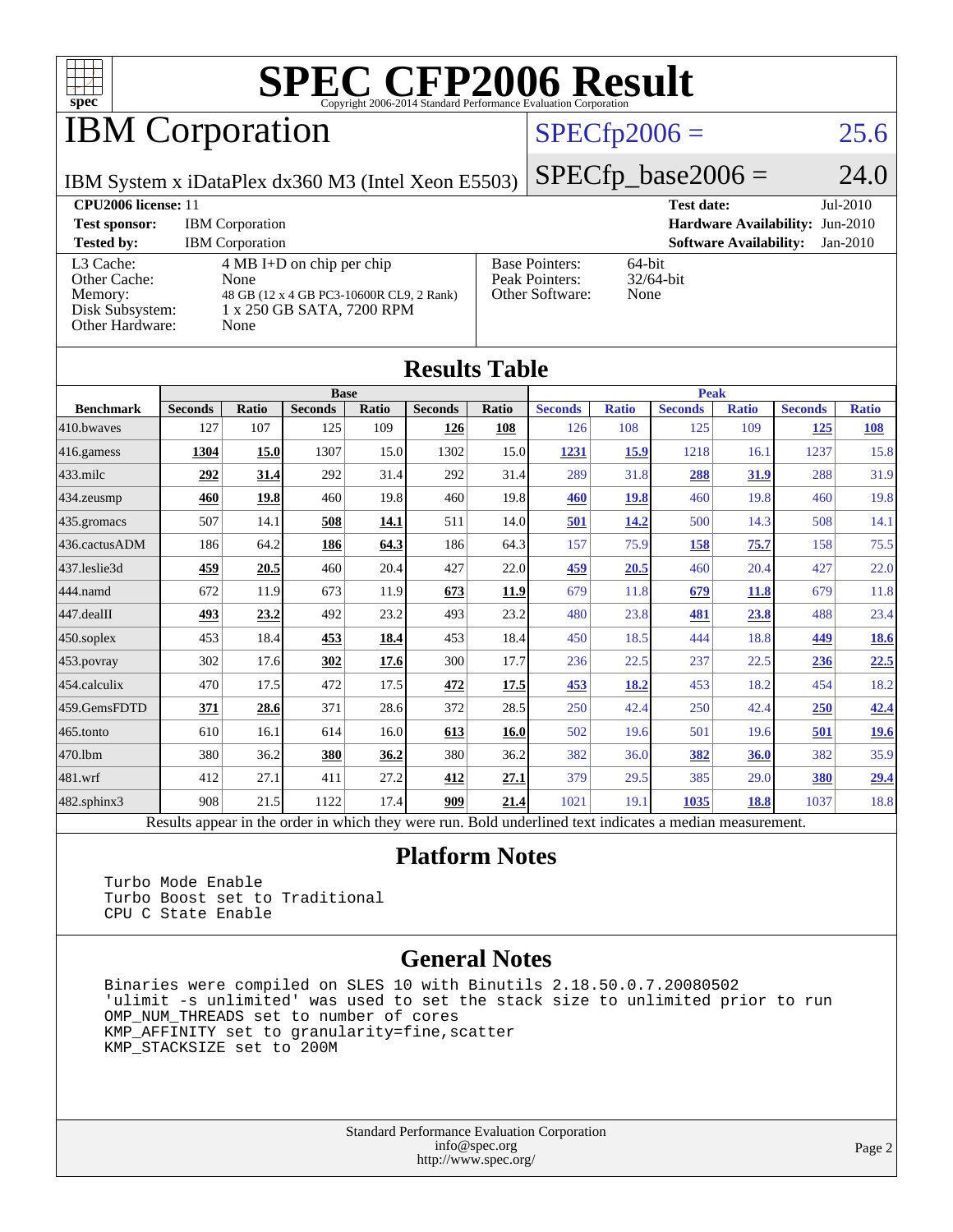

## IBM Corporation

 $SPECTp2006 = 25.6$ 

IBM System x iDataPlex dx360 M3 (Intel Xeon E5503)

**[Test sponsor:](http://www.spec.org/auto/cpu2006/Docs/result-fields.html#Testsponsor)** IBM Corporation **[Hardware Availability:](http://www.spec.org/auto/cpu2006/Docs/result-fields.html#HardwareAvailability)** Jun-2010 **[Tested by:](http://www.spec.org/auto/cpu2006/Docs/result-fields.html#Testedby)** IBM Corporation **[Software Availability:](http://www.spec.org/auto/cpu2006/Docs/result-fields.html#SoftwareAvailability)** Jan-2010

 $SPECfp\_base2006 = 24.0$ **[CPU2006 license:](http://www.spec.org/auto/cpu2006/Docs/result-fields.html#CPU2006license)** 11 **[Test date:](http://www.spec.org/auto/cpu2006/Docs/result-fields.html#Testdate)** Jul-2010

#### **[Base Compiler Invocation](http://www.spec.org/auto/cpu2006/Docs/result-fields.html#BaseCompilerInvocation)**

[C benchmarks](http://www.spec.org/auto/cpu2006/Docs/result-fields.html#Cbenchmarks): icc  $-m64$ 

[C++ benchmarks:](http://www.spec.org/auto/cpu2006/Docs/result-fields.html#CXXbenchmarks) [icpc -m64](http://www.spec.org/cpu2006/results/res2010q3/cpu2006-20100802-12716.flags.html#user_CXXbase_intel_icpc_64bit_bedb90c1146cab66620883ef4f41a67e)

[Fortran benchmarks](http://www.spec.org/auto/cpu2006/Docs/result-fields.html#Fortranbenchmarks): [ifort -m64](http://www.spec.org/cpu2006/results/res2010q3/cpu2006-20100802-12716.flags.html#user_FCbase_intel_ifort_64bit_ee9d0fb25645d0210d97eb0527dcc06e)

[Benchmarks using both Fortran and C](http://www.spec.org/auto/cpu2006/Docs/result-fields.html#BenchmarksusingbothFortranandC): [icc -m64](http://www.spec.org/cpu2006/results/res2010q3/cpu2006-20100802-12716.flags.html#user_CC_FCbase_intel_icc_64bit_0b7121f5ab7cfabee23d88897260401c) [ifort -m64](http://www.spec.org/cpu2006/results/res2010q3/cpu2006-20100802-12716.flags.html#user_CC_FCbase_intel_ifort_64bit_ee9d0fb25645d0210d97eb0527dcc06e)

#### **[Base Portability Flags](http://www.spec.org/auto/cpu2006/Docs/result-fields.html#BasePortabilityFlags)**

| 410.bwaves: -DSPEC CPU LP64                  |                                                                |
|----------------------------------------------|----------------------------------------------------------------|
| 416.gamess: - DSPEC_CPU_LP64                 |                                                                |
| 433.milc: -DSPEC CPU LP64                    |                                                                |
| 434.zeusmp: -DSPEC_CPU_LP64                  |                                                                |
| 435.gromacs: -DSPEC_CPU_LP64 -nofor_main     |                                                                |
| 436.cactusADM: - DSPEC CPU LP64 - nofor main |                                                                |
| 437.leslie3d: -DSPEC CPU LP64                |                                                                |
| 444.namd: - DSPEC CPU LP64                   |                                                                |
| 447.dealII: - DSPEC CPU LP64                 |                                                                |
| 450.soplex: -DSPEC_CPU_LP64                  |                                                                |
| 453.povray: -DSPEC_CPU_LP64                  |                                                                |
| 454.calculix: - DSPEC CPU LP64 - nofor main  |                                                                |
| 459. GemsFDTD: - DSPEC CPU LP64              |                                                                |
| 465.tonto: - DSPEC CPU LP64                  |                                                                |
| 470.1bm: - DSPEC CPU LP64                    |                                                                |
|                                              | 481.wrf: -DSPEC_CPU_LP64 -DSPEC_CPU_CASE_FLAG -DSPEC_CPU_LINUX |
| 482.sphinx3: -DSPEC_CPU_LP64                 |                                                                |
|                                              |                                                                |

#### **[Base Optimization Flags](http://www.spec.org/auto/cpu2006/Docs/result-fields.html#BaseOptimizationFlags)**

[C benchmarks](http://www.spec.org/auto/cpu2006/Docs/result-fields.html#Cbenchmarks): [-xSSE4.2](http://www.spec.org/cpu2006/results/res2010q3/cpu2006-20100802-12716.flags.html#user_CCbase_f-xSSE42_f91528193cf0b216347adb8b939d4107) [-ipo](http://www.spec.org/cpu2006/results/res2010q3/cpu2006-20100802-12716.flags.html#user_CCbase_f-ipo) [-O3](http://www.spec.org/cpu2006/results/res2010q3/cpu2006-20100802-12716.flags.html#user_CCbase_f-O3) [-no-prec-div](http://www.spec.org/cpu2006/results/res2010q3/cpu2006-20100802-12716.flags.html#user_CCbase_f-no-prec-div) [-static](http://www.spec.org/cpu2006/results/res2010q3/cpu2006-20100802-12716.flags.html#user_CCbase_f-static) [-parallel](http://www.spec.org/cpu2006/results/res2010q3/cpu2006-20100802-12716.flags.html#user_CCbase_f-parallel) [-opt-prefetch](http://www.spec.org/cpu2006/results/res2010q3/cpu2006-20100802-12716.flags.html#user_CCbase_f-opt-prefetch) [C++ benchmarks:](http://www.spec.org/auto/cpu2006/Docs/result-fields.html#CXXbenchmarks) [-xSSE4.2](http://www.spec.org/cpu2006/results/res2010q3/cpu2006-20100802-12716.flags.html#user_CXXbase_f-xSSE42_f91528193cf0b216347adb8b939d4107) [-ipo](http://www.spec.org/cpu2006/results/res2010q3/cpu2006-20100802-12716.flags.html#user_CXXbase_f-ipo) [-O3](http://www.spec.org/cpu2006/results/res2010q3/cpu2006-20100802-12716.flags.html#user_CXXbase_f-O3) [-no-prec-div](http://www.spec.org/cpu2006/results/res2010q3/cpu2006-20100802-12716.flags.html#user_CXXbase_f-no-prec-div) [-static](http://www.spec.org/cpu2006/results/res2010q3/cpu2006-20100802-12716.flags.html#user_CXXbase_f-static) [-parallel](http://www.spec.org/cpu2006/results/res2010q3/cpu2006-20100802-12716.flags.html#user_CXXbase_f-parallel) [-opt-prefetch](http://www.spec.org/cpu2006/results/res2010q3/cpu2006-20100802-12716.flags.html#user_CXXbase_f-opt-prefetch) [Fortran benchmarks](http://www.spec.org/auto/cpu2006/Docs/result-fields.html#Fortranbenchmarks): [-xSSE4.2](http://www.spec.org/cpu2006/results/res2010q3/cpu2006-20100802-12716.flags.html#user_FCbase_f-xSSE42_f91528193cf0b216347adb8b939d4107) [-ipo](http://www.spec.org/cpu2006/results/res2010q3/cpu2006-20100802-12716.flags.html#user_FCbase_f-ipo) [-O3](http://www.spec.org/cpu2006/results/res2010q3/cpu2006-20100802-12716.flags.html#user_FCbase_f-O3) [-no-prec-div](http://www.spec.org/cpu2006/results/res2010q3/cpu2006-20100802-12716.flags.html#user_FCbase_f-no-prec-div) [-static](http://www.spec.org/cpu2006/results/res2010q3/cpu2006-20100802-12716.flags.html#user_FCbase_f-static) [-parallel](http://www.spec.org/cpu2006/results/res2010q3/cpu2006-20100802-12716.flags.html#user_FCbase_f-parallel) [-opt-prefetch](http://www.spec.org/cpu2006/results/res2010q3/cpu2006-20100802-12716.flags.html#user_FCbase_f-opt-prefetch) [Benchmarks using both Fortran and C](http://www.spec.org/auto/cpu2006/Docs/result-fields.html#BenchmarksusingbothFortranandC): [-xSSE4.2](http://www.spec.org/cpu2006/results/res2010q3/cpu2006-20100802-12716.flags.html#user_CC_FCbase_f-xSSE42_f91528193cf0b216347adb8b939d4107) [-ipo](http://www.spec.org/cpu2006/results/res2010q3/cpu2006-20100802-12716.flags.html#user_CC_FCbase_f-ipo) [-O3](http://www.spec.org/cpu2006/results/res2010q3/cpu2006-20100802-12716.flags.html#user_CC_FCbase_f-O3) [-no-prec-div](http://www.spec.org/cpu2006/results/res2010q3/cpu2006-20100802-12716.flags.html#user_CC_FCbase_f-no-prec-div) [-static](http://www.spec.org/cpu2006/results/res2010q3/cpu2006-20100802-12716.flags.html#user_CC_FCbase_f-static) [-parallel](http://www.spec.org/cpu2006/results/res2010q3/cpu2006-20100802-12716.flags.html#user_CC_FCbase_f-parallel) [-opt-prefetch](http://www.spec.org/cpu2006/results/res2010q3/cpu2006-20100802-12716.flags.html#user_CC_FCbase_f-opt-prefetch)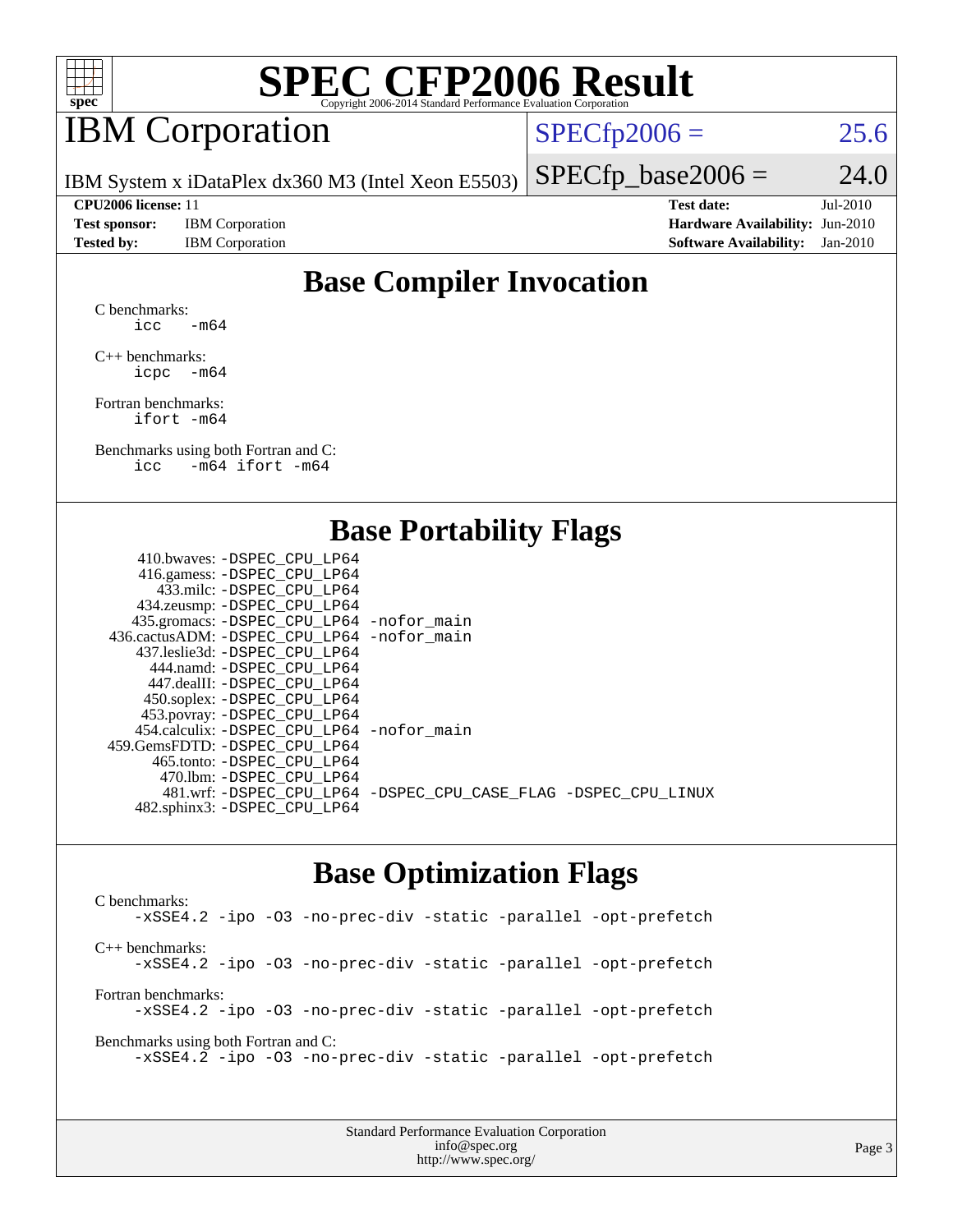

## **IBM** Corporation

 $SPECfp2006 = 25.6$  $SPECfp2006 = 25.6$ 

IBM System x iDataPlex dx360 M3 (Intel Xeon E5503)

**[Test sponsor:](http://www.spec.org/auto/cpu2006/Docs/result-fields.html#Testsponsor)** IBM Corporation **[Hardware Availability:](http://www.spec.org/auto/cpu2006/Docs/result-fields.html#HardwareAvailability)** Jun-2010 **[Tested by:](http://www.spec.org/auto/cpu2006/Docs/result-fields.html#Testedby)** IBM Corporation **[Software Availability:](http://www.spec.org/auto/cpu2006/Docs/result-fields.html#SoftwareAvailability)** Jan-2010

**[CPU2006 license:](http://www.spec.org/auto/cpu2006/Docs/result-fields.html#CPU2006license)** 11 **[Test date:](http://www.spec.org/auto/cpu2006/Docs/result-fields.html#Testdate)** Jul-2010

 $SPECfp\_base2006 = 24.0$ 

### **[Peak Compiler Invocation](http://www.spec.org/auto/cpu2006/Docs/result-fields.html#PeakCompilerInvocation)**

[C benchmarks](http://www.spec.org/auto/cpu2006/Docs/result-fields.html#Cbenchmarks):  $\text{icc}$   $-\text{m64}$ 

[C++ benchmarks:](http://www.spec.org/auto/cpu2006/Docs/result-fields.html#CXXbenchmarks) [icpc -m64](http://www.spec.org/cpu2006/results/res2010q3/cpu2006-20100802-12716.flags.html#user_CXXpeak_intel_icpc_64bit_bedb90c1146cab66620883ef4f41a67e)

[Fortran benchmarks](http://www.spec.org/auto/cpu2006/Docs/result-fields.html#Fortranbenchmarks): [ifort -m64](http://www.spec.org/cpu2006/results/res2010q3/cpu2006-20100802-12716.flags.html#user_FCpeak_intel_ifort_64bit_ee9d0fb25645d0210d97eb0527dcc06e)

[Benchmarks using both Fortran and C](http://www.spec.org/auto/cpu2006/Docs/result-fields.html#BenchmarksusingbothFortranandC): [icc -m64](http://www.spec.org/cpu2006/results/res2010q3/cpu2006-20100802-12716.flags.html#user_CC_FCpeak_intel_icc_64bit_0b7121f5ab7cfabee23d88897260401c) [ifort -m64](http://www.spec.org/cpu2006/results/res2010q3/cpu2006-20100802-12716.flags.html#user_CC_FCpeak_intel_ifort_64bit_ee9d0fb25645d0210d97eb0527dcc06e)

#### **[Peak Portability Flags](http://www.spec.org/auto/cpu2006/Docs/result-fields.html#PeakPortabilityFlags)**

Same as Base Portability Flags

### **[Peak Optimization Flags](http://www.spec.org/auto/cpu2006/Docs/result-fields.html#PeakOptimizationFlags)**

[C benchmarks](http://www.spec.org/auto/cpu2006/Docs/result-fields.html#Cbenchmarks):

 433.milc: [-xSSE4.2](http://www.spec.org/cpu2006/results/res2010q3/cpu2006-20100802-12716.flags.html#user_peakPASS2_CFLAGSPASS2_LDFLAGS433_milc_f-xSSE42_f91528193cf0b216347adb8b939d4107)(pass 2) [-prof-gen](http://www.spec.org/cpu2006/results/res2010q3/cpu2006-20100802-12716.flags.html#user_peakPASS1_CFLAGSPASS1_LDFLAGS433_milc_prof_gen_e43856698f6ca7b7e442dfd80e94a8fc)(pass 1) [-ipo](http://www.spec.org/cpu2006/results/res2010q3/cpu2006-20100802-12716.flags.html#user_peakPASS2_CFLAGSPASS2_LDFLAGS433_milc_f-ipo)(pass 2) [-O3](http://www.spec.org/cpu2006/results/res2010q3/cpu2006-20100802-12716.flags.html#user_peakPASS2_CFLAGSPASS2_LDFLAGS433_milc_f-O3)(pass 2) [-no-prec-div](http://www.spec.org/cpu2006/results/res2010q3/cpu2006-20100802-12716.flags.html#user_peakPASS2_CFLAGSPASS2_LDFLAGS433_milc_f-no-prec-div)(pass 2) [-static](http://www.spec.org/cpu2006/results/res2010q3/cpu2006-20100802-12716.flags.html#user_peakPASS2_CFLAGSPASS2_LDFLAGS433_milc_f-static)(pass 2) [-prof-use](http://www.spec.org/cpu2006/results/res2010q3/cpu2006-20100802-12716.flags.html#user_peakPASS2_CFLAGSPASS2_LDFLAGS433_milc_prof_use_bccf7792157ff70d64e32fe3e1250b55)(pass 2) [-ansi-alias](http://www.spec.org/cpu2006/results/res2010q3/cpu2006-20100802-12716.flags.html#user_peakOPTIMIZE433_milc_f-ansi-alias)

 470.lbm: [-xSSE4.2](http://www.spec.org/cpu2006/results/res2010q3/cpu2006-20100802-12716.flags.html#user_peakPASS2_CFLAGSPASS2_LDFLAGS470_lbm_f-xSSE42_f91528193cf0b216347adb8b939d4107)(pass 2) [-prof-gen](http://www.spec.org/cpu2006/results/res2010q3/cpu2006-20100802-12716.flags.html#user_peakPASS1_CFLAGSPASS1_LDFLAGS470_lbm_prof_gen_e43856698f6ca7b7e442dfd80e94a8fc)(pass 1) [-ipo](http://www.spec.org/cpu2006/results/res2010q3/cpu2006-20100802-12716.flags.html#user_peakPASS2_CFLAGSPASS2_LDFLAGS470_lbm_f-ipo)(pass 2) [-O3](http://www.spec.org/cpu2006/results/res2010q3/cpu2006-20100802-12716.flags.html#user_peakPASS2_CFLAGSPASS2_LDFLAGS470_lbm_f-O3)(pass 2) [-no-prec-div](http://www.spec.org/cpu2006/results/res2010q3/cpu2006-20100802-12716.flags.html#user_peakPASS2_CFLAGSPASS2_LDFLAGS470_lbm_f-no-prec-div)(pass 2) [-static](http://www.spec.org/cpu2006/results/res2010q3/cpu2006-20100802-12716.flags.html#user_peakPASS2_CFLAGSPASS2_LDFLAGS470_lbm_f-static)(pass 2) [-prof-use](http://www.spec.org/cpu2006/results/res2010q3/cpu2006-20100802-12716.flags.html#user_peakPASS2_CFLAGSPASS2_LDFLAGS470_lbm_prof_use_bccf7792157ff70d64e32fe3e1250b55)(pass 2) [-parallel](http://www.spec.org/cpu2006/results/res2010q3/cpu2006-20100802-12716.flags.html#user_peakOPTIMIZE470_lbm_f-parallel) [-ansi-alias](http://www.spec.org/cpu2006/results/res2010q3/cpu2006-20100802-12716.flags.html#user_peakOPTIMIZE470_lbm_f-ansi-alias) [-auto-ilp32](http://www.spec.org/cpu2006/results/res2010q3/cpu2006-20100802-12716.flags.html#user_peakCOPTIMIZE470_lbm_f-auto-ilp32)

 482.sphinx3: [-xSSE4.2](http://www.spec.org/cpu2006/results/res2010q3/cpu2006-20100802-12716.flags.html#user_peakOPTIMIZE482_sphinx3_f-xSSE42_f91528193cf0b216347adb8b939d4107) [-ipo](http://www.spec.org/cpu2006/results/res2010q3/cpu2006-20100802-12716.flags.html#user_peakOPTIMIZE482_sphinx3_f-ipo) [-O3](http://www.spec.org/cpu2006/results/res2010q3/cpu2006-20100802-12716.flags.html#user_peakOPTIMIZE482_sphinx3_f-O3) [-no-prec-div](http://www.spec.org/cpu2006/results/res2010q3/cpu2006-20100802-12716.flags.html#user_peakOPTIMIZE482_sphinx3_f-no-prec-div) [-static](http://www.spec.org/cpu2006/results/res2010q3/cpu2006-20100802-12716.flags.html#user_peakOPTIMIZE482_sphinx3_f-static) [-auto-ilp32](http://www.spec.org/cpu2006/results/res2010q3/cpu2006-20100802-12716.flags.html#user_peakCOPTIMIZE482_sphinx3_f-auto-ilp32) [-unroll2](http://www.spec.org/cpu2006/results/res2010q3/cpu2006-20100802-12716.flags.html#user_peakCOPTIMIZE482_sphinx3_f-unroll_784dae83bebfb236979b41d2422d7ec2)

[C++ benchmarks:](http://www.spec.org/auto/cpu2006/Docs/result-fields.html#CXXbenchmarks)

 444.namd: [-xSSE4.2](http://www.spec.org/cpu2006/results/res2010q3/cpu2006-20100802-12716.flags.html#user_peakPASS2_CXXFLAGSPASS2_LDFLAGS444_namd_f-xSSE42_f91528193cf0b216347adb8b939d4107)(pass 2) [-prof-gen](http://www.spec.org/cpu2006/results/res2010q3/cpu2006-20100802-12716.flags.html#user_peakPASS1_CXXFLAGSPASS1_LDFLAGS444_namd_prof_gen_e43856698f6ca7b7e442dfd80e94a8fc)(pass 1) [-ipo](http://www.spec.org/cpu2006/results/res2010q3/cpu2006-20100802-12716.flags.html#user_peakPASS2_CXXFLAGSPASS2_LDFLAGS444_namd_f-ipo)(pass 2) [-O3](http://www.spec.org/cpu2006/results/res2010q3/cpu2006-20100802-12716.flags.html#user_peakPASS2_CXXFLAGSPASS2_LDFLAGS444_namd_f-O3)(pass 2) [-no-prec-div](http://www.spec.org/cpu2006/results/res2010q3/cpu2006-20100802-12716.flags.html#user_peakPASS2_CXXFLAGSPASS2_LDFLAGS444_namd_f-no-prec-div)(pass 2) [-static](http://www.spec.org/cpu2006/results/res2010q3/cpu2006-20100802-12716.flags.html#user_peakPASS2_CXXFLAGSPASS2_LDFLAGS444_namd_f-static)(pass 2) [-prof-use](http://www.spec.org/cpu2006/results/res2010q3/cpu2006-20100802-12716.flags.html#user_peakPASS2_CXXFLAGSPASS2_LDFLAGS444_namd_prof_use_bccf7792157ff70d64e32fe3e1250b55)(pass 2) [-fno-alias](http://www.spec.org/cpu2006/results/res2010q3/cpu2006-20100802-12716.flags.html#user_peakOPTIMIZE444_namd_f-no-alias_694e77f6c5a51e658e82ccff53a9e63a) [-auto-ilp32](http://www.spec.org/cpu2006/results/res2010q3/cpu2006-20100802-12716.flags.html#user_peakCXXOPTIMIZE444_namd_f-auto-ilp32)

 447.dealII: [-xSSE4.2](http://www.spec.org/cpu2006/results/res2010q3/cpu2006-20100802-12716.flags.html#user_peakPASS2_CXXFLAGSPASS2_LDFLAGS447_dealII_f-xSSE42_f91528193cf0b216347adb8b939d4107)(pass 2) [-prof-gen](http://www.spec.org/cpu2006/results/res2010q3/cpu2006-20100802-12716.flags.html#user_peakPASS1_CXXFLAGSPASS1_LDFLAGS447_dealII_prof_gen_e43856698f6ca7b7e442dfd80e94a8fc)(pass 1) [-ipo](http://www.spec.org/cpu2006/results/res2010q3/cpu2006-20100802-12716.flags.html#user_peakPASS2_CXXFLAGSPASS2_LDFLAGS447_dealII_f-ipo)(pass 2) [-O3](http://www.spec.org/cpu2006/results/res2010q3/cpu2006-20100802-12716.flags.html#user_peakPASS2_CXXFLAGSPASS2_LDFLAGS447_dealII_f-O3)(pass 2) [-no-prec-div](http://www.spec.org/cpu2006/results/res2010q3/cpu2006-20100802-12716.flags.html#user_peakPASS2_CXXFLAGSPASS2_LDFLAGS447_dealII_f-no-prec-div)(pass 2) [-static](http://www.spec.org/cpu2006/results/res2010q3/cpu2006-20100802-12716.flags.html#user_peakPASS2_CXXFLAGSPASS2_LDFLAGS447_dealII_f-static)(pass 2) [-prof-use](http://www.spec.org/cpu2006/results/res2010q3/cpu2006-20100802-12716.flags.html#user_peakPASS2_CXXFLAGSPASS2_LDFLAGS447_dealII_prof_use_bccf7792157ff70d64e32fe3e1250b55)(pass 2) [-unroll2](http://www.spec.org/cpu2006/results/res2010q3/cpu2006-20100802-12716.flags.html#user_peakOPTIMIZE447_dealII_f-unroll_784dae83bebfb236979b41d2422d7ec2) [-ansi-alias](http://www.spec.org/cpu2006/results/res2010q3/cpu2006-20100802-12716.flags.html#user_peakOPTIMIZE447_dealII_f-ansi-alias) [-scalar-rep-](http://www.spec.org/cpu2006/results/res2010q3/cpu2006-20100802-12716.flags.html#user_peakOPTIMIZE447_dealII_f-disablescalarrep_abbcad04450fb118e4809c81d83c8a1d) [-auto-ilp32](http://www.spec.org/cpu2006/results/res2010q3/cpu2006-20100802-12716.flags.html#user_peakCXXOPTIMIZE447_dealII_f-auto-ilp32)

 450.soplex: [-xSSE4.2](http://www.spec.org/cpu2006/results/res2010q3/cpu2006-20100802-12716.flags.html#user_peakPASS2_CXXFLAGSPASS2_LDFLAGS450_soplex_f-xSSE42_f91528193cf0b216347adb8b939d4107)(pass 2) [-prof-gen](http://www.spec.org/cpu2006/results/res2010q3/cpu2006-20100802-12716.flags.html#user_peakPASS1_CXXFLAGSPASS1_LDFLAGS450_soplex_prof_gen_e43856698f6ca7b7e442dfd80e94a8fc)(pass 1) [-ipo](http://www.spec.org/cpu2006/results/res2010q3/cpu2006-20100802-12716.flags.html#user_peakPASS2_CXXFLAGSPASS2_LDFLAGS450_soplex_f-ipo)(pass 2) [-O3](http://www.spec.org/cpu2006/results/res2010q3/cpu2006-20100802-12716.flags.html#user_peakPASS2_CXXFLAGSPASS2_LDFLAGS450_soplex_f-O3)(pass 2) [-no-prec-div](http://www.spec.org/cpu2006/results/res2010q3/cpu2006-20100802-12716.flags.html#user_peakPASS2_CXXFLAGSPASS2_LDFLAGS450_soplex_f-no-prec-div)(pass 2) [-static](http://www.spec.org/cpu2006/results/res2010q3/cpu2006-20100802-12716.flags.html#user_peakPASS2_CXXFLAGSPASS2_LDFLAGS450_soplex_f-static)(pass 2) [-prof-use](http://www.spec.org/cpu2006/results/res2010q3/cpu2006-20100802-12716.flags.html#user_peakPASS2_CXXFLAGSPASS2_LDFLAGS450_soplex_prof_use_bccf7792157ff70d64e32fe3e1250b55)(pass 2) [-opt-malloc-options=3](http://www.spec.org/cpu2006/results/res2010q3/cpu2006-20100802-12716.flags.html#user_peakOPTIMIZE450_soplex_f-opt-malloc-options_13ab9b803cf986b4ee62f0a5998c2238) [-auto-ilp32](http://www.spec.org/cpu2006/results/res2010q3/cpu2006-20100802-12716.flags.html#user_peakCXXOPTIMIZE450_soplex_f-auto-ilp32)

Continued on next page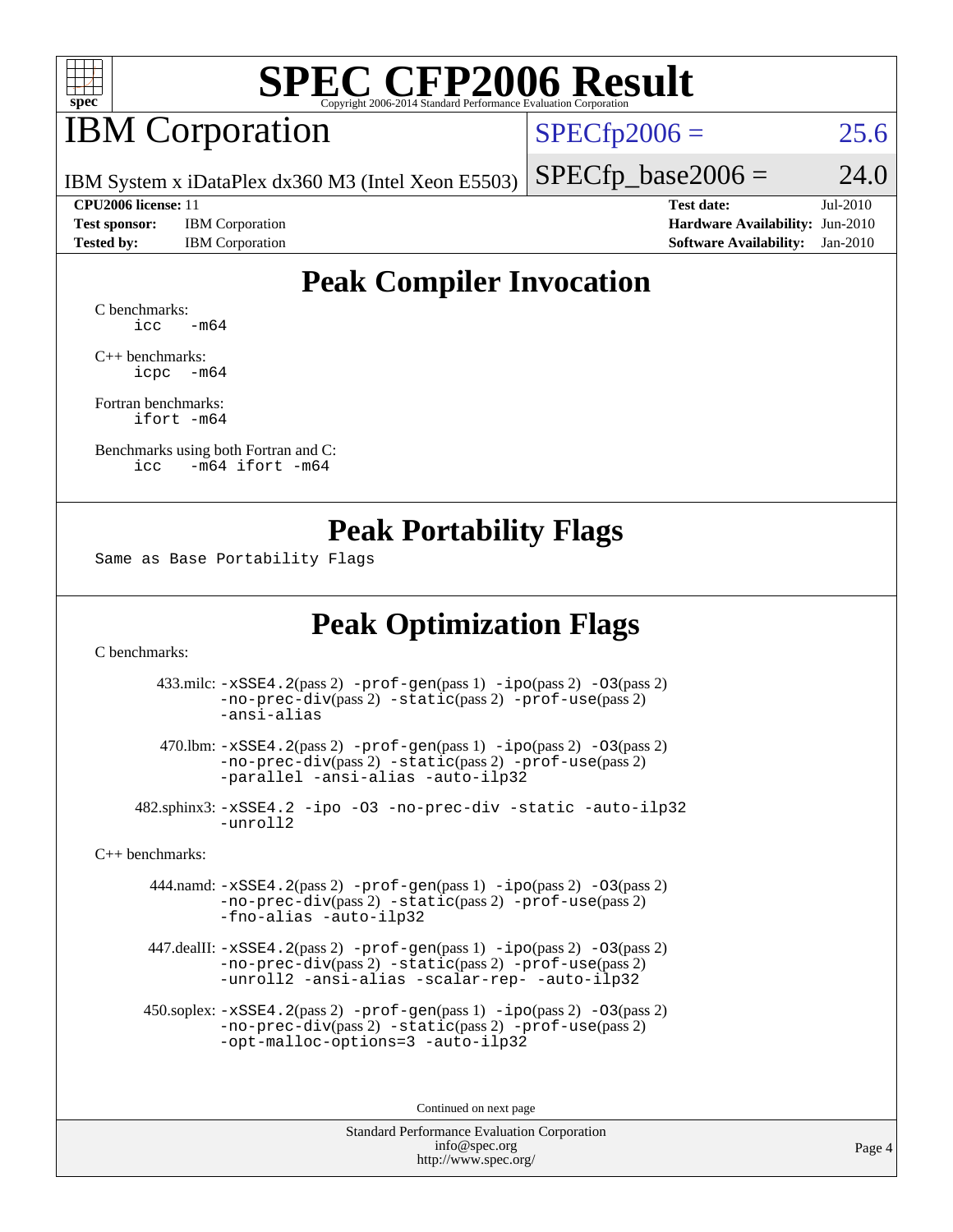

**IBM Corporation** 

 $SPECfp2006 = 25.6$  $SPECfp2006 = 25.6$ 

IBM System x iDataPlex dx360 M3 (Intel Xeon E5503)

 $SPECfp\_base2006 = 24.0$ 

**[Tested by:](http://www.spec.org/auto/cpu2006/Docs/result-fields.html#Testedby)** IBM Corporation **[Software Availability:](http://www.spec.org/auto/cpu2006/Docs/result-fields.html#SoftwareAvailability)** Jan-2010

**[CPU2006 license:](http://www.spec.org/auto/cpu2006/Docs/result-fields.html#CPU2006license)** 11 **[Test date:](http://www.spec.org/auto/cpu2006/Docs/result-fields.html#Testdate)** Jul-2010 **[Test sponsor:](http://www.spec.org/auto/cpu2006/Docs/result-fields.html#Testsponsor)** IBM Corporation **[Hardware Availability:](http://www.spec.org/auto/cpu2006/Docs/result-fields.html#HardwareAvailability)** Jun-2010

## **[Peak Optimization Flags \(Continued\)](http://www.spec.org/auto/cpu2006/Docs/result-fields.html#PeakOptimizationFlags)**

| 453.povray: -xSSE4.2(pass 2) -prof-gen(pass 1) -ipo(pass 2) -03(pass 2)<br>$-no-prec-div(pass 2) -static(pass 2) -prof-use(pass 2)$<br>-unroll4 -ansi-alias                                         |  |  |  |  |  |
|-----------------------------------------------------------------------------------------------------------------------------------------------------------------------------------------------------|--|--|--|--|--|
| Fortran benchmarks:                                                                                                                                                                                 |  |  |  |  |  |
| 410.bwaves: -xSSE4.2 -ipo -03 -no-prec-div -static -opt-prefetch<br>-parallel                                                                                                                       |  |  |  |  |  |
| 416.gamess: $-xSSE4$ . 2(pass 2) $-prof-gen(pass 1) -ipo(pass 2) -O3(pass 2)$<br>-no-prec-div(pass 2) -static(pass 2) -prof-use(pass 2)<br>-unroll2 -Ob0 -ansi-alias -scalar-rep-                   |  |  |  |  |  |
| $434$ .zeusmp: basepeak = yes                                                                                                                                                                       |  |  |  |  |  |
| $437$ .leslie3d: basepeak = yes                                                                                                                                                                     |  |  |  |  |  |
| 459.GemsFDTD: -xSSE4.2(pass 2) -prof-gen(pass 1) -ipo(pass 2) -03(pass 2)<br>$-no\text{-prec-div}(pass 2)$ $-static(pass 2)$ $-prot\text{-use}(pass 2)$<br>-unroll2 - Ob0 - opt-prefetch - parallel |  |  |  |  |  |
| $465$ .tonto: $-xSSE4$ . 2(pass 2) $-prof-gen(pass 1) -ipo(pass 2) -03(pass 2)$<br>$-no-prec-div(pass 2) -static(pass 2) -prof-use(pass 2)$<br>-inline-calloc -opt-malloc-options=3 -auto -unroll4  |  |  |  |  |  |
| Benchmarks using both Fortran and C:                                                                                                                                                                |  |  |  |  |  |
| $435$ .gromacs: $-xSSE4$ . 2(pass 2) $-prof-gen(pass 1) -ipo(pass 2) -03(pass 2)$<br>-no-prec-div(pass 2) -static(pass 2) -prof-use(pass 2)<br>-opt-prefetch -auto-ilp32                            |  |  |  |  |  |
| $436.cactusADM: -xSSE4.2(pass 2) -prof-gen(pass 1) -ipo(pass 2) -03(pass 2)$<br>-no-prec-div(pass 2) -static(pass 2) -prof-use(pass 2)<br>-unroll2 -opt-prefetch -parallel -auto-ilp32              |  |  |  |  |  |
| 454.calculix: -xSSE4.2 -ipo -03 -no-prec-div -static -auto-ilp32                                                                                                                                    |  |  |  |  |  |
| 481.wrf: Same as 454.calculix                                                                                                                                                                       |  |  |  |  |  |
| The flags file that was used to format this result can be browsed at<br>http://www.spec.org/cpu2006/flags/Intel-ic11.1-linux64-revE.20100804.html                                                   |  |  |  |  |  |
| You can also download the XML flags source by saving the following link:<br>http://www.spec.org/cpu2006/flags/Intel-icll.1-linux64-revE.20100804.xml                                                |  |  |  |  |  |
|                                                                                                                                                                                                     |  |  |  |  |  |
| Standard Performance Evaluation Cornoration                                                                                                                                                         |  |  |  |  |  |